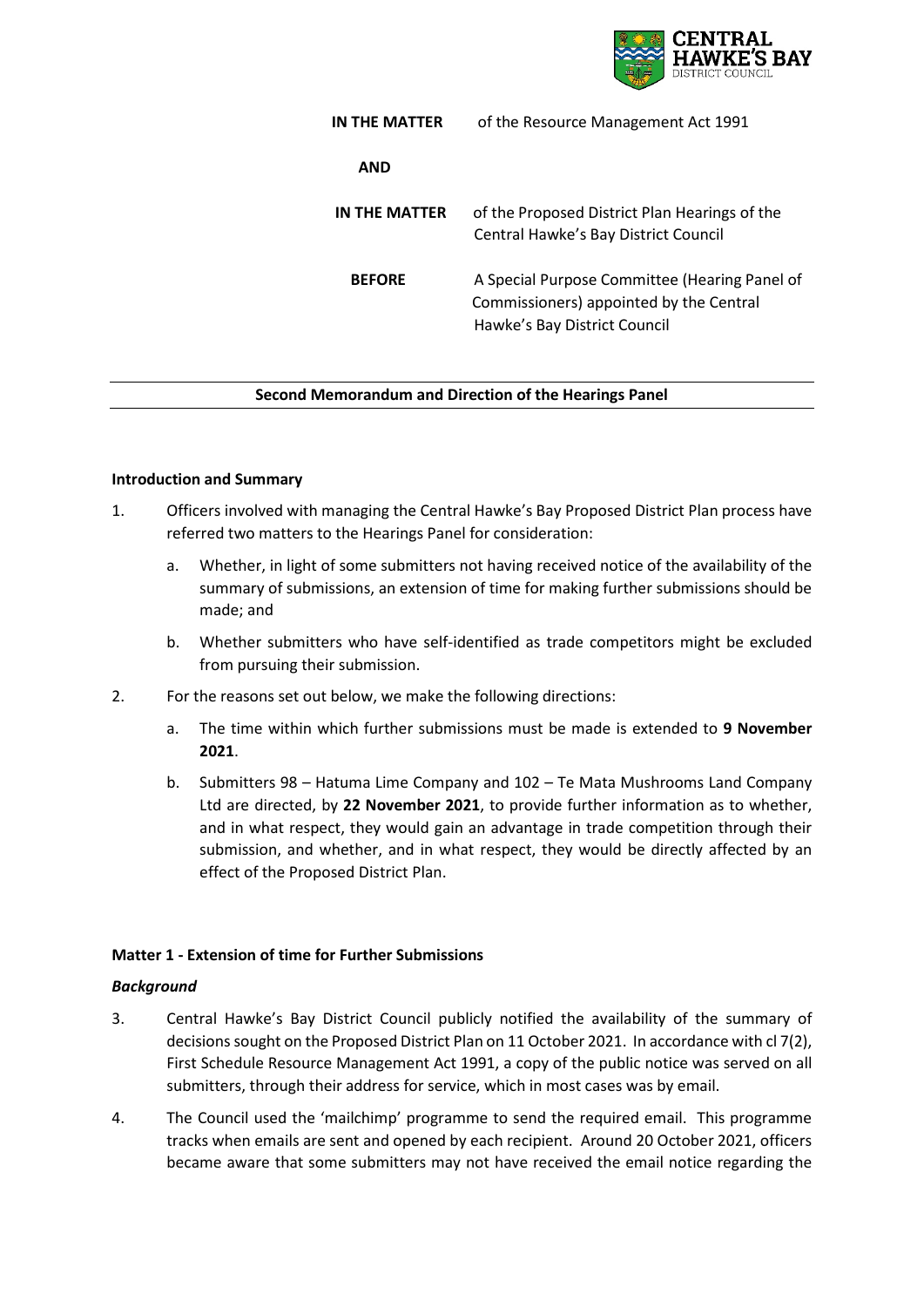availability of the summary. On further checking of the mailchimp tracking, it appears that, while emails were successfully sent to all recipients, and that Council had successfully discharged its responsibilities under the RMA, approximately 40 were not recorded as having opened the email.

- 5. On 20 October, officers sent follow-up emails (through Outlook) to those persons identified as not having opened the email. One recipient recorded that the original email was located in the 'junk' folder, and others state that they cannot locate it at all. Officers suspect that the email has been intercepted by some recipients' email filtering system and wrongly identified it as junk or spam.
- 6. While the Council met its statutory obligation by sending the email, and also provided information about the notification on the website and through the media, it wishes to ensure that all participants in the Proposed District Plan process have an appropriate opportunity to consider the summary and make further submissions if they consider that appropriate. They have therefore requested that the Hearings Panel make directions in relation to the time within which further submissions are required to be filed.
- 7. The Panel has the delegated power to extend timeframes in accordance with sections 37 and 37A RMA).
- 8. Officers have identified three options in terms of the group to which the extension would apply, namely:
	- a. The wider public;
	- b. All submitters who were required to be sent notice of the availability of the summary of submissions (123 persons);
	- c. Those submitters who were sent notice of the availability of the summary by email and there is evidence they did not receive it (approximately 40 persons).
- 9. We have considered all options when applying our discretion.

### *Relevant matters*

- 10. In exercising our delegated authority to extend a timeframe, the following provisions are relevant.
- 11. Section 37(1) RMA provides:
	- *37. Power of waiver and extension of time limits-*
	- *(1) A consent authority or local authority may, in any particular case, -*
	- *(a) extend a time period specified in this Act or in regulations, whether or not the time period has expired; …*
- 12. The Panel may therefore exercise discretion to extend the period within which further submissions may be filed (the default period being 10 working days pursuant to cl  $7(1)(c)$ ).
- 13. The Panel cannot exercise this discretion until it has complied with the provisions of Section 37A if the Resource Management Act 1991 which states that a local authority must not waive compliance with a time limit in accordance with Section 37 unless it has taken into account:
	- *(a) The interests of any person who, in its opinion, may be directly affected by the … waiver; and*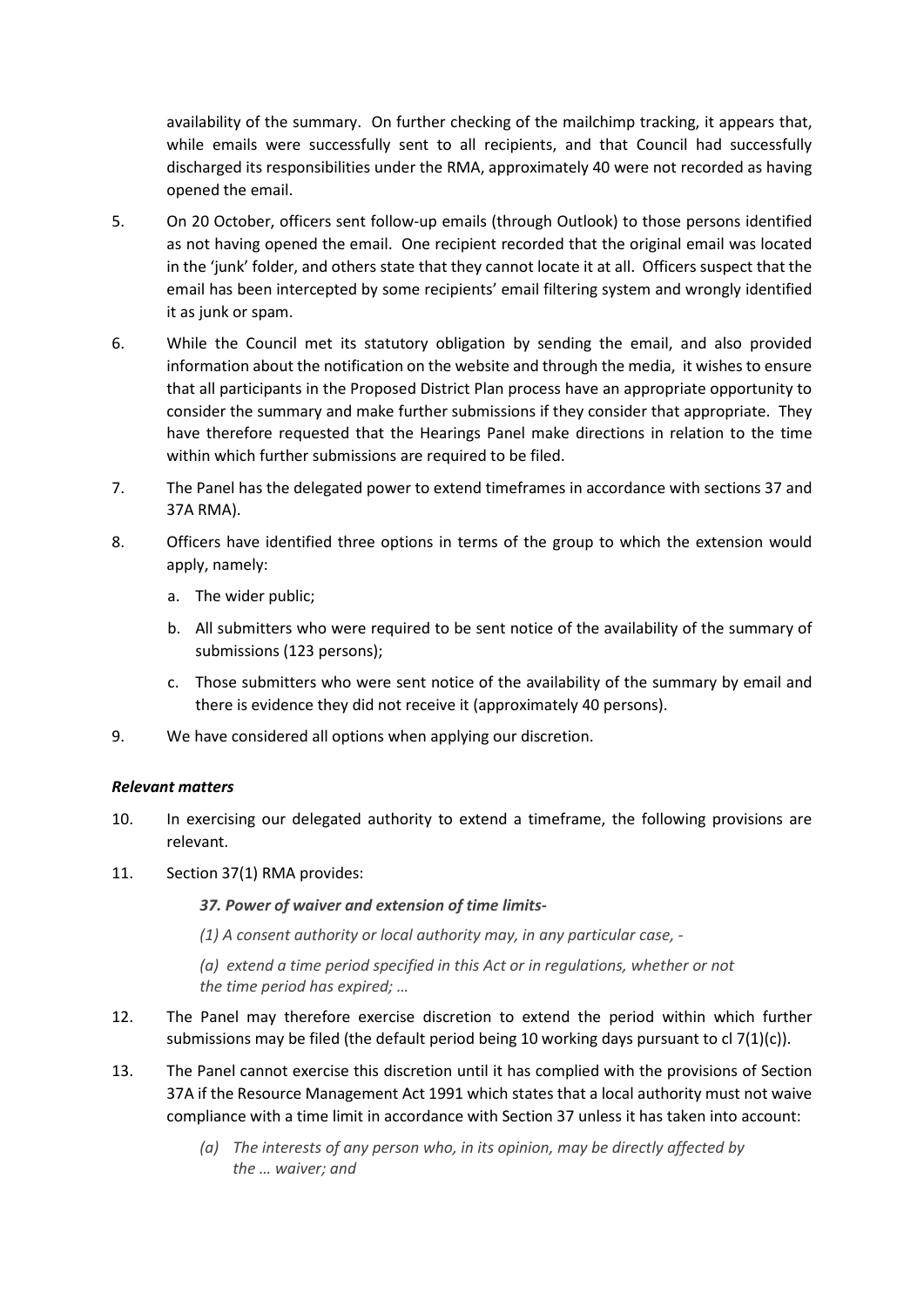- *(b) The interests of the community in achieving adequate assessment of the effects of the proposal, policy statement, or plan; and*
- *(c) Its duty under Section 21 to avoid unreasonable delay.*
- *14.* Further, under Section 37A (6), a local authority must ensure that every person who, in its opinion, is directly affected by the waiver of compliance with the time limit is notified of the extension.
- *15.* Section 37A(2) provides that the time limit may be doubled, or that can be exceeded if the 'applicant or consent authority' agrees. We consider that if an extension is to be granted, doubling the default 10 working day period would be appropriate, so that the new date would be 9 November 2021. By 20 October 2021, all submitters were aware that the summary of submissions was available. The date of 9 November provides more than 10 working days for those parties to review the summary and prepare any necessary further submissions. A longer period would not, in our view, be justified.

### *Analysis*

### **Interests of any person who may be directly affected by the extension of time**

- 16. The primary interests are of those submitters who wish to make further submissions but did not know the summary of submissions was available and that a closing date had been set. Extending the date will give those persons full opportunity to participate in the Proposed District Plan process.
- 17. All others would be further submitters who will benefit from having additional time provided.
- 18. Those submitters against whom further submissions are made may benefit from having further submissions made in support of their relief sought, or may be adversely affected by having further submissions oppose their relief sought. We do not consider this amounts to a material prejudice that should prevent us from extending the timeframe.

# **The interests of the community in achieving adequate assessment of effects of the proposed district plan**

19. It is in the interest of the community to test the provisions of the PDP and allowing a full opportunity for further submissions to be made will assist that process. It is also a matter of natural justice to allow the fullest participation in the development of policy under the RMA.

### **The Council's duty under Section 21 to avoid unreasonable delay**

20. The extension of time for receipt of further submissions is not anticipated to cause unreasonable delay in terms of the next stage, which is preparation for hearings of submissions. As further submissions can only support or oppose relief sought, delay in receiving further submissions should not substantively delay officers from making a starting on their assessments.

### *Directions*

21. Having had regard to all matters above, on balance, we consider the most straightforward and fairest approach is to grant a blanket extension of time for the filing of further submissions to 9 November 2021.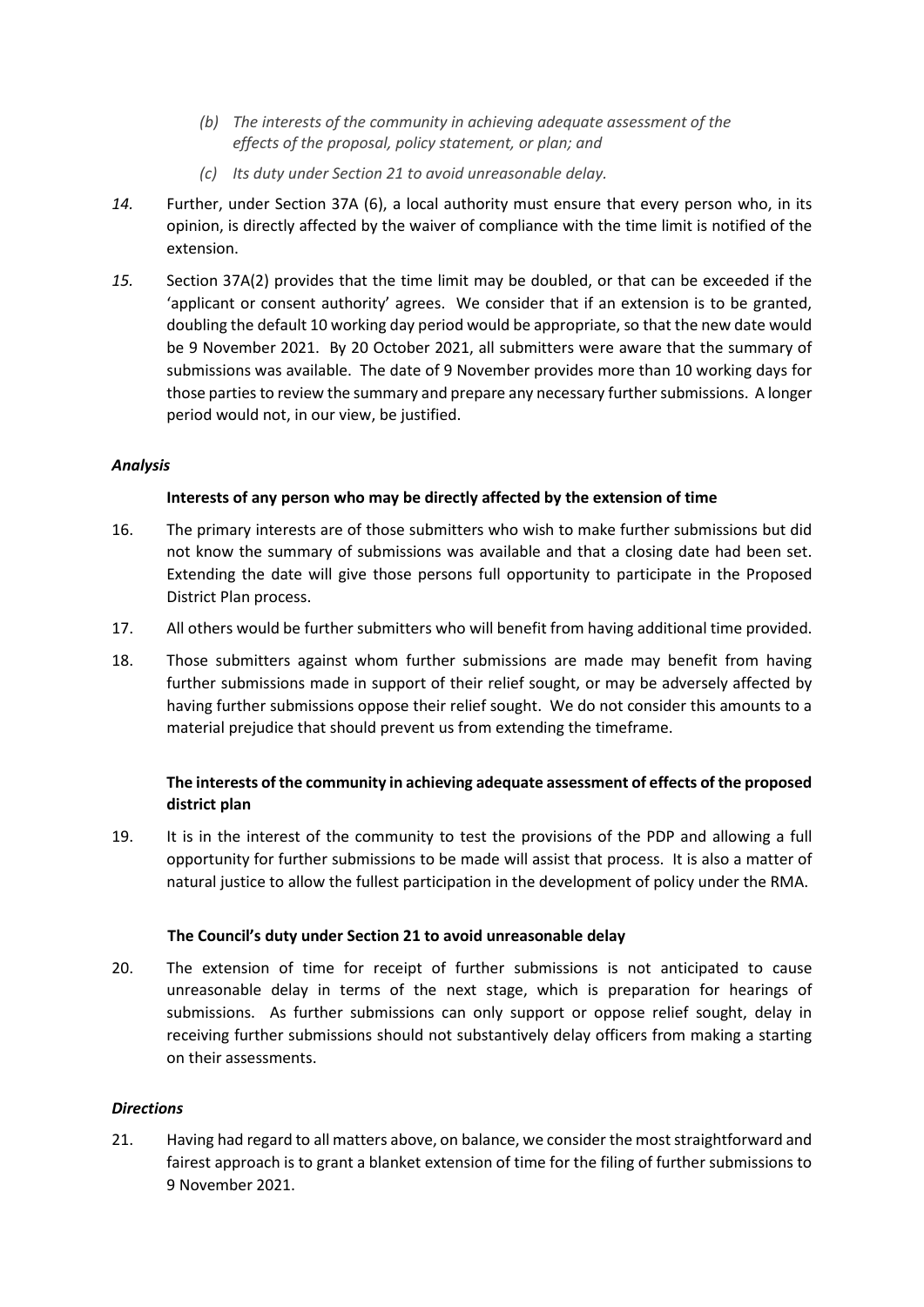- 22. While this will be a windfall to some who knew of the availability of the summary from 11 October, we do not consider any person will be disadvantaged by the extension of time. Having taken into account the matters set out in Section 37A RMA, and in accordance with the authority delegated to us, we have resolved to extend the time for filing of further submissions to 9 November 2021.
- 23. The Council is directed to notify all submitters of the revised date, through their address for service. While the revised date will be updated on the Council's website, we do not consider that the public is 'directly affected' as such and therefore do not require that the new date be the subject of public notice.

# **Matter 2 – Trade Competitors**

# *Background*

24. Clause 6, First schedule RMA provides that, while any person may make a submission on the Proposed District Plan, "*if the person could gain an advantage in trade competition through the submission, the person's right to make a submission is limited by subclause (4)*." Subclause (4) provides:

> *A person who could gain an advantage in trade competition through the submission may make a submission only if directly affected by an effect of the proposed policy statement or plan that—*

*(a) adversely affects the environment; and*

- *(b) does not relate to trade competition or the effects of trade competition.*
- 25. These requirements are reflected in the prescribed form for submissions.
- 26. In preparing the summary of submissions, officers have identified 3 submissions<sup>[1](#page-3-0)</sup> which have stated the submitters could gain an advantage in trade competition through the submission, [2](#page-3-1) of which<sup>2</sup> have stated they are not directly affected by an effect of the Plan that adversely affects the environment. If that is correct, then those 2 submitters are not able to pursue their submission.
- 27. Officers have advised that the content of these submissions do not obviously raise issues of trade competition, and it may be that the submitters have misunderstood the requirements of clause 6(4) and (5).
- 28. Officers have identified the following options for dealing with the 2 submissions:
	- a. Treat the submissions as invalid on the basis of cl 6(4) without further enquiry; or
	- b. Determine whether there is jurisdiction to consider the submissions as a preliminary matter; or
	- c. Determine whether there is jurisdiction to consider the submissions as part of the hearings process.

<span id="page-3-0"></span><sup>&</sup>lt;sup>1</sup> Submitters 98 – Hatuma Lime Company, 102 – Te Mata Mushrooms Land Company Ltd, and 104 – Regeneration Holdings Ltd

<span id="page-3-1"></span><sup>2</sup> Submitters 98 – Hatuma Lime Company and 102 – Te Mata Mushrooms Land Company Ltd